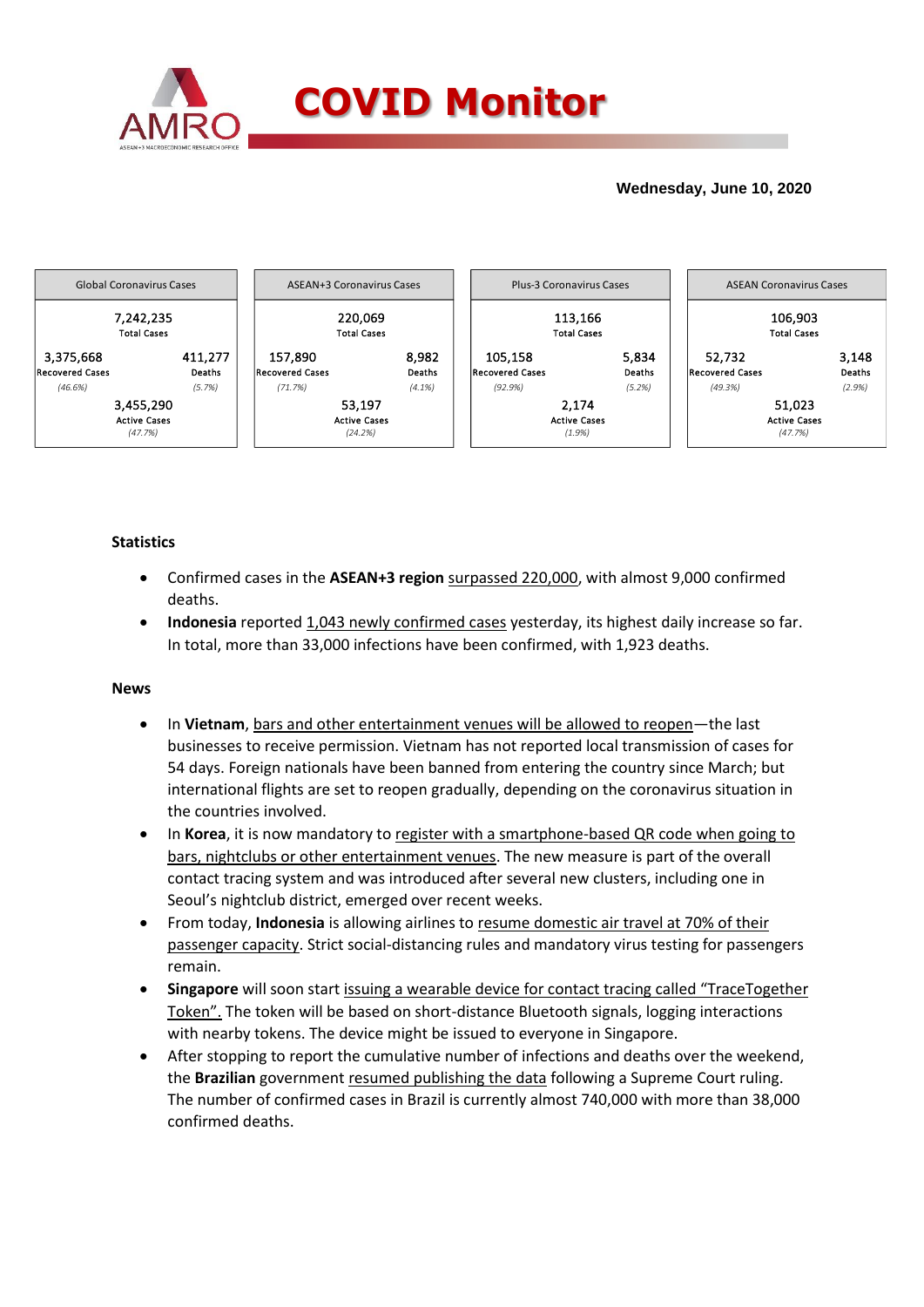

#### Overview of Confirmed COVID-19 Cases

Data as of 9/6/2020

| <b>Economy</b>       | <b>Total</b><br>Cases | Cases per 1M<br>Population | <b>New</b><br>Cases | <b>New Cases</b><br>per 1M Pop. | <b>New Cases</b><br>$(7$ -day avg) <sup>1</sup> | <b>ANew</b><br>Cases    | ∆% New<br>Cases | <b>Total</b><br><b>Deaths</b> | <b>New</b><br><b>Deaths</b> | <b>Fatality</b><br><b>Rate (%)</b> | <b>Total</b><br><b>Recovered</b> | <b>Recovery</b><br>Rate $(%)2$ | Active<br>Cases |
|----------------------|-----------------------|----------------------------|---------------------|---------------------------------|-------------------------------------------------|-------------------------|-----------------|-------------------------------|-----------------------------|------------------------------------|----------------------------------|--------------------------------|-----------------|
| Global               | 7,242,235             |                            | 123,764             |                                 |                                                 | 15,640                  | 1.7             | 411,277                       | 4,755                       | 5.7                                | 3,375,668                        | 46.6                           | 3,455,290       |
| ASEAN+3              | 220,069               |                            | 1,894               |                                 |                                                 | $\overline{2}$          | 0.9             | 8,982                         | 48                          | 4.1                                | 157,890                          | 71.7                           | 53,197          |
| Plus-3               | 113,166               |                            | 104                 |                                 |                                                 | 41                      | 0.1             | 5,834                         | $\overline{2}$              | 5.2                                | 105,158                          | 92.9                           | 2,174           |
| <b>ASEAN</b>         | 106,903               |                            | 1,790               |                                 |                                                 | $-39$                   | 1.7             | 3,148                         | 46                          | 2.9                                | 52,732                           | 49.3                           | 51,023          |
|                      |                       |                            |                     |                                 |                                                 |                         |                 |                               |                             |                                    |                                  |                                |                 |
| China                | 83,046                | 59                         | 3                   | 0.0                             |                                                 | $\mathbf 0$             | 0.0             | 4,634                         | 0                           | 5.6                                | 78,356                           | 94.4                           | 56              |
| Hong Kong, China     | 1,107                 | 145                        | $\mathbf 0$         | 0.0                             |                                                 | $^{\mbox{{\small -1}}}$ | 0.0             | 4                             | $\pmb{0}$                   | 0.4                                | 1,050                            | 94.9                           | 53              |
| Japan                | 17,111                | 136                        | 51                  | 0.4                             |                                                 | 30                      | 0.3             | 920                           | $\pmb{0}$                   | 5.4                                | 15,141                           | 88.5                           | 1,050           |
| Korea                | 11,902                | 229                        | 50                  | 1.0                             |                                                 | 12                      | 0.4             | 276                           | $\overline{2}$              | 2.3                                | 10,611                           | 89.2                           | 1,015           |
|                      |                       |                            |                     |                                 |                                                 |                         |                 |                               |                             |                                    |                                  |                                |                 |
| Indonesia            | 33,076                | 123                        | 1,043               | 3.9                             |                                                 | 196                     | 3.3             | 1,923                         | 40                          | 5.8                                | 11,414                           | 34.5                           | 19,739          |
| Malaysia             | 8,336                 | 251                        | $\overline{7}$      | 0.2                             |                                                 | $\mathbf 0$             | 0.1             | 117                           | $\mathsf 0$                 | 1.4                                | 6,975                            | 83.7                           | 1,244           |
| Philippines          | 22,992                | 209                        | 518                 | 4.7                             |                                                 | $-61$                   | 2.3             | 1,017                         | 6                           | 4.4                                | 4,736                            | 20.6                           | 17,239          |
| Singapore            | 38,514                | 6,754                      | 218                 | 38.2                            |                                                 | $-168$                  | 0.6             | 25                            | $\pmb{0}$                   | 0.1                                | 25,877                           | 67.2                           | 12,612          |
| Thailand             | 3,121                 | 46                         | $\overline{2}$      | 0.0                             |                                                 | $-5$                    | 0.1             | 58                            | 0                           | 1.9                                | 2,973                            | 95.3                           | 90              |
|                      |                       |                            |                     |                                 |                                                 |                         |                 |                               |                             |                                    |                                  |                                |                 |
| Brunei Darussalam    | 141                   | 313                        | $\pmb{0}$           | 0.0                             |                                                 | $\mathsf 0$             | 0.0             | $\overline{2}$                | $\mathbf 0$                 | 1.4                                | 138                              | 97.9                           | $1\,$           |
| Cambodia             | 126                   | 8                          | $\mathbf 0$         | 0.0                             |                                                 | 0                       | 0.0             | 0                             | $\pmb{0}$                   | 0.0                                | 125                              | 99.2                           | $\mathbf 1$     |
| Lao PDR              | 19                    | 3                          | $\mathbf 0$         | 0.0                             |                                                 | 0                       | 0.0             | $\Omega$                      | $\mathbf 0$                 | 0.0                                | 19                               | 100.0                          | $\pmb{0}$       |
| Myanmar              | 246                   | 5                          | $\overline{2}$      | 0.0                             |                                                 | 0                       | 0.8             | 6                             | $\pmb{0}$                   | 2.4                                | 159                              | 64.6                           | 81              |
| Vietnam              | 332                   | $\overline{3}$             | $\mathbf 0$         | 0.0                             |                                                 | $-1$                    | 0.0             | $\mathbf 0$                   | 0                           | 0.0                                | 316                              | 95.2                           | 16              |
|                      |                       |                            |                     |                                 |                                                 |                         |                 |                               |                             |                                    |                                  |                                |                 |
| Belgium              | 59,437                | 5,161                      | 89                  | 7.7                             |                                                 | 43                      | 0.1             | 9,619                         | 13                          | 16.2                               | 16,324                           | 27.5                           | 33,494          |
| France               | 188,836               | 2,905                      | 141                 | 2.2                             |                                                 | $^{\text{{\small -1}}}$ | 0.1             | 29,237                        | 84                          | 15.5                               | 68,736                           | 36.4                           | 89,626          |
| Germany              | 186,506               | 2,248                      | 397                 | 4.8                             |                                                 | 38                      | 0.2             | 8,736                         | 41                          | 4.7                                | 170,129                          | 91.2                           | 7,641           |
| Italy                | 235,561               | 3,911                      | 283                 | 4.7                             |                                                 | 3                       | 0.1             | 34,043                        | 79                          | 14.5                               | 168,646                          | 71.6                           | 32,872          |
| Netherlands          | 47,903                | 2,772                      | 164                 | 9.5                             |                                                 | $^{\text{-}1}$          | 0.3             | 6,031                         | 15                          | 12.6                               |                                  | $\overline{\phantom{a}}$       |                 |
| Spain                | 241,966               | 5,163                      | 249                 | 5.3                             |                                                 | 82                      | 0.1             | 28,752                        | $\pmb{0}$                   | 11.9                               | 150,376                          | 62.1                           | 53,521          |
| Switzerland          | 30,988                | 3,584                      | 16                  | 1.9                             |                                                 | 9                       | 0.1             | 1,934                         | 11                          | 6.2                                | 28,700                           | 92.6                           | 354             |
| United Kingdom       | 289,140               | 4,299                      | 1,741               | 25.9                            |                                                 | 536                     | 0.6             | 40,883                        | 286                         | 14.1                               |                                  | $\mathbf{r}$                   |                 |
|                      |                       |                            |                     |                                 |                                                 |                         |                 |                               |                             |                                    |                                  |                                |                 |
| Brazil               | 739,503               | 3,499                      | 32,091              | 151.8                           |                                                 | 16,437                  | 4.5             | 38,406                        | 1,272                       | 5.2                                | 396,737                          | 53.6                           | 304,360         |
| Canada               | 98,241                | 2,598                      | 462                 | 12.2                            |                                                 | $-139$                  | 0.5             | 7,970                         | 60                          | 8.1                                | 56,117                           | 57.1                           | 34,154          |
| Chile                | 142,759               | 7,337                      | 3,913               | 201.1                           |                                                 | $-783$                  | 2.8             | 2,283                         | 19                          | 1.6                                | 117,361                          | 82.2                           | 23,115          |
| Mexico               | 124,301               | 978                        | 4,199               | 33.0                            |                                                 | 1,200                   | 3.5             | 14,649                        | 596                         | 11.8                               | 90,748                           | 73.0                           | 18,904          |
| Peru                 | 203,736               | 6,207                      | 4,040               | 123.1                           |                                                 | 859                     | 2.0             | 5,571                         | 0                           | 2.7                                | 92,929                           | 45.6                           | 105,236         |
| <b>United States</b> | 1,973,945             | 5,963                      | 18,372              | 55.5                            |                                                 | $-100$                  | 0.9             | 111,834                       | 999                         | 5.7                                | 524,855                          | 26.6                           | 1,337,256       |
|                      |                       |                            |                     |                                 |                                                 |                         |                 |                               |                             |                                    |                                  |                                |                 |
| Australia            | 7,274                 | 280                        | $\overline{7}$      | 0.3                             |                                                 | 5                       | 0.1             | 103                           | $\mathbf 0$                 | 1.4                                | 6,740                            | 92.7                           | 432             |
| India                | 276,146               | 202                        | 10,218              | 7.5                             |                                                 | 1,776                   | 3.8             | 7,750                         | 277                         | 2.8                                | 134,670                          | 48.8                           | 133,726         |
| Iran                 | 175,927               | 2,091                      | 2,095               | 24.9                            |                                                 | 52                      | 1.2             | 8,425                         | 74                          | 4.8                                | 138,457                          | 78.7                           | 29,045          |
| Russia               | 484,630               | 3,305                      | 8,587               | 58.6                            |                                                 | $-383$                  | 1.8             | 6,134                         | 171                         | 1.3                                | 241,917                          | 49.9                           | 236,579         |
| Saudi Arabia         | 108,571               | 3,123                      | 3,288               | 94.6                            |                                                 | $-81$                   | 3.1             | 783                           | 37                          | 0.7                                | 76,339                           | 70.3                           | 31,449          |
| Turkey               | 172,114               | 2,048                      | 993                 | 11.8                            |                                                 | $\overline{4}$          | 0.6             | 4.729                         | 18                          | 2.7                                | 144,598                          | 84.0                           | 22,787          |

Source: Haver Analytics, sourced from John Hopkins University; AMRO staff calculations.

Notes: New cases since previous day. Δ% refers to percentage change since previous day. Fatality rate measured as deaths per confirmed infections.

1/ Since January 31, 2020. 2/ Recovery rate is a proxy for the stage of the cycle.